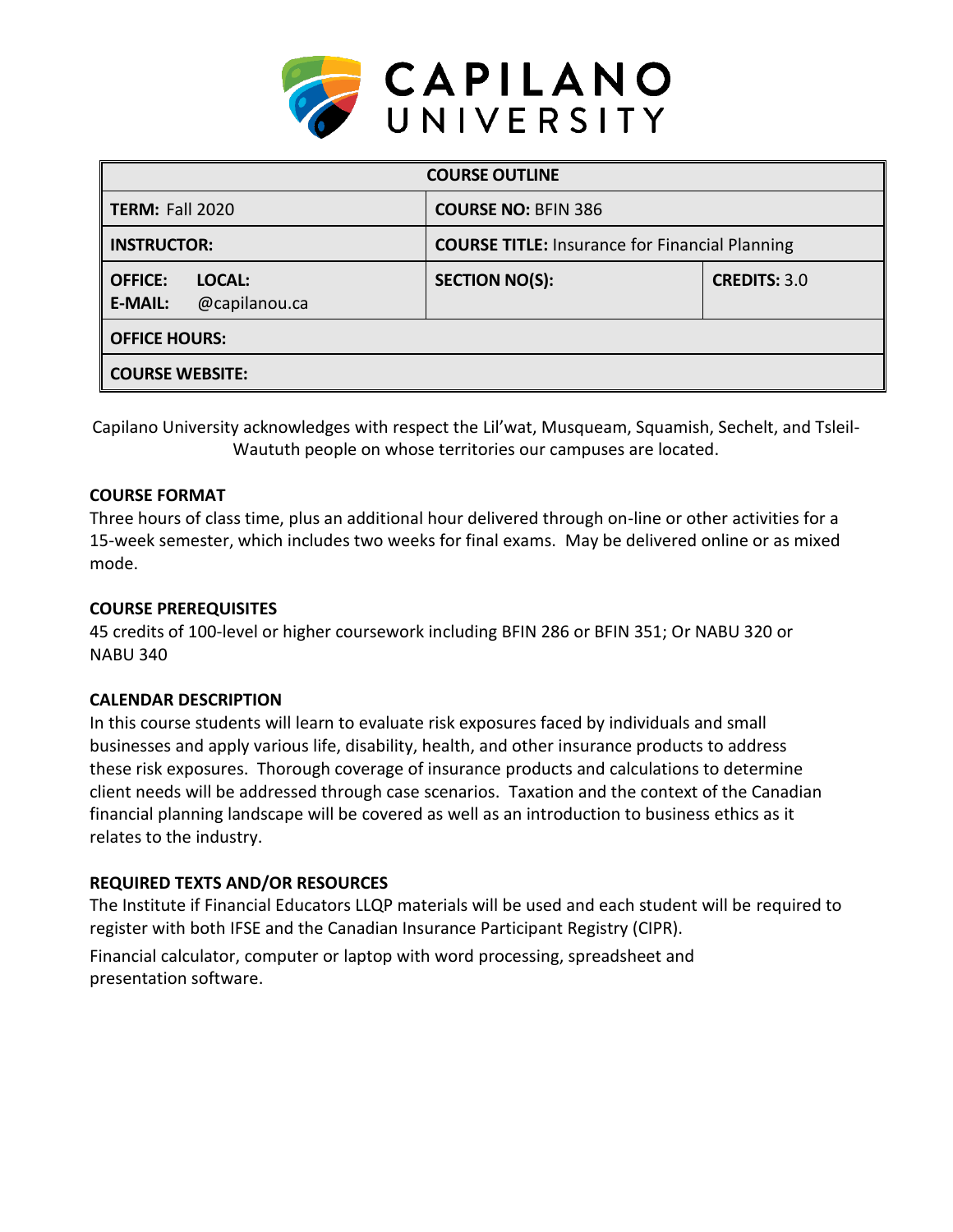## **COURSE STUDENT LEARNING OUTCOMES**

#### **On successful completion of this course, students will be able to do the following:**

- 1. Gather appropriate financial and personal information from clients to assist in making risk management recommendations in moderately complex case scenarios.
- 2. Identify and evaluate risks faced by an individual, family and business based on moderately complex case scenarios.
- 3. Analyze and interpret personal and business financial situations and apply appropriate calculations in order to make risk management recommendations.
- 4. Use various insurance products tax effectively in financial planning.
- 5. Identify the rights and obligations of both parties to an insurance contract.
- 6. Evaluate coverage and determine appropriate private insurance plans to bridge any gaps in Canadian health care and government insurance plans.
- 7. Evaluate the features and appropriateness of insurance products, including life, disability, segregated funds and annuities to meet client needs.
- 8. Write clear, concise, sensitive, professional insurance recommendations and alternatives for clients based on moderately complex case scenarios.
- 9. Demonstrate understanding of the importance of and application of ethics in the insurance industry and in the broader financial planning industry.

#### **COURSE CONTENT**

| Week           | Topic                                                                                         |  |  |  |  |  |
|----------------|-----------------------------------------------------------------------------------------------|--|--|--|--|--|
| 1              | Taxation background for financial planning, insurance premiums and benefits. Review of        |  |  |  |  |  |
|                | financial planning goal setting and personal financial statements.                            |  |  |  |  |  |
| $\overline{2}$ | Review of TVM calculations to determine insurance needs and financial goals.                  |  |  |  |  |  |
|                | Accident and disability insurance for individuals and businesses, CI, LTC, BOH, Key Person    |  |  |  |  |  |
| 3              | Government provided insurance from EI, CPP and Workers Compensation and Group                 |  |  |  |  |  |
|                | employee benefits, and assessment of gaps in income protection                                |  |  |  |  |  |
| 4              | Applications to case scenarios of health and DI insurance. Application of deductibles and     |  |  |  |  |  |
|                | coinsurance to determine gaps in family insurance coverage                                    |  |  |  |  |  |
| 5              | Life Insurance terms, features, Term, Whole Life, Universal Life T100                         |  |  |  |  |  |
| 6              | Life insurance types and applications for individuals and businesses including tax sheltering |  |  |  |  |  |
|                | (MTAR) applications to various case scenarios                                                 |  |  |  |  |  |
| $\overline{7}$ | Case scenarios including determining insurance needs for temporary risks and estate funding   |  |  |  |  |  |
| 8              | Midterm                                                                                       |  |  |  |  |  |
| 9              | Taxation, registered plans and investment fundamentals, background to segregated funds        |  |  |  |  |  |
|                | and annuities                                                                                 |  |  |  |  |  |
| 10             | Annuities and segregated funds                                                                |  |  |  |  |  |
| 11             | Review annuity and Segregated funds and introduction to ethical considerations in the         |  |  |  |  |  |
|                | industry and case applications                                                                |  |  |  |  |  |
| 12             | Insurance and Certifies financial planning ethical practice                                   |  |  |  |  |  |
| 13             | Case scenario review for final exam                                                           |  |  |  |  |  |
| $14 - 15$      | <b>Final Exam Period</b>                                                                      |  |  |  |  |  |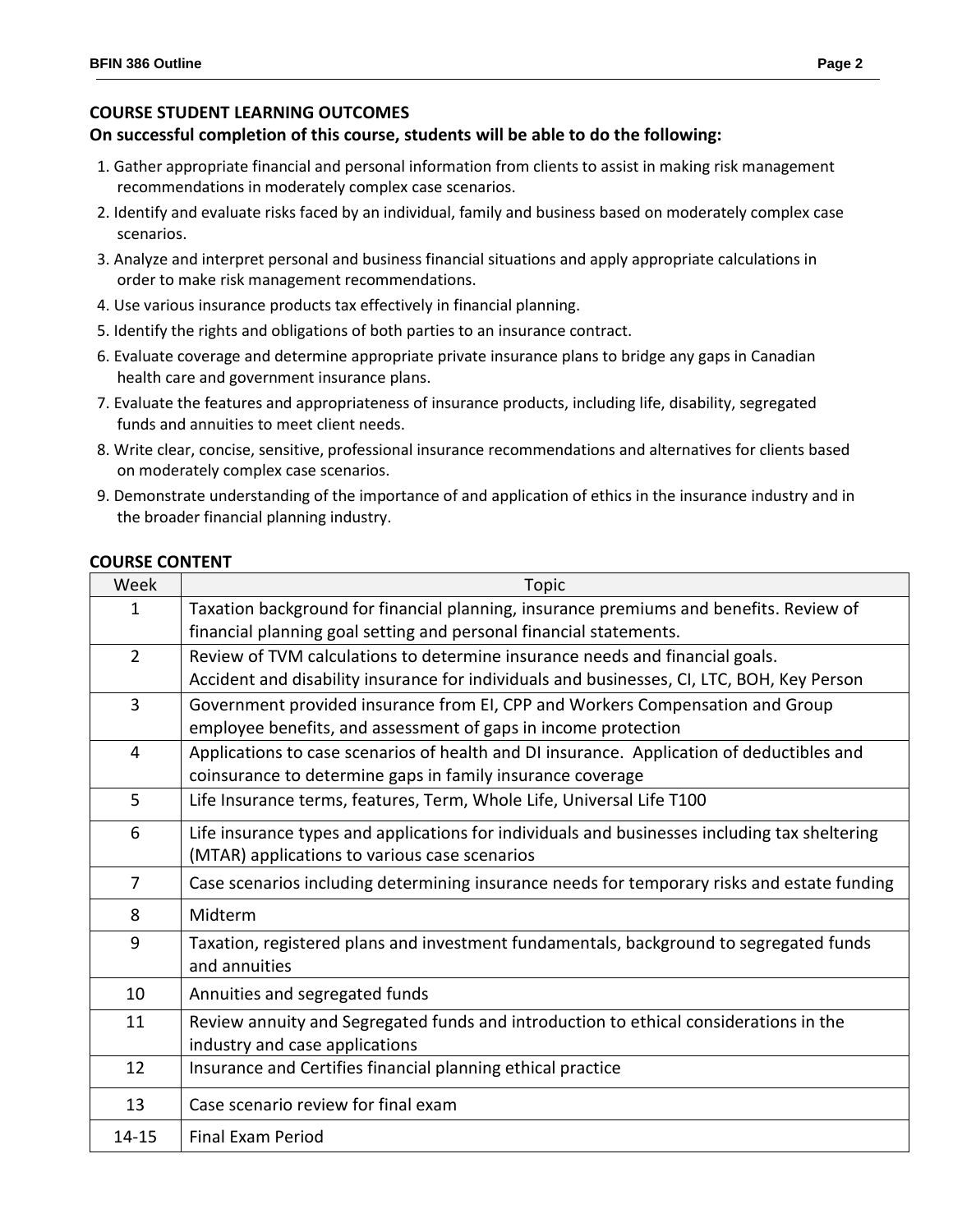#### **EVALUATION PROFILE**

| Assessment                     | % of Final Grade |  |
|--------------------------------|------------------|--|
| <b>Assignments and Quizzes</b> | $15 - 40%$       |  |
| Midterm Test(s)*               | $25 - 50%$       |  |
| <b>Final Exam</b>              | $30 - 35%$       |  |
| Total                          | 100%             |  |

\*Note: No single assessment will be greater than 35%

#### **GRADING PROFILE**

|               |                              | $ $ A+ = 90-100 $ $ B+ = 77-79 $ $ C+ = 67-69 $ $ D = 50-59 |  |
|---------------|------------------------------|-------------------------------------------------------------|--|
|               |                              | . = 85-89   B = 73-76   C = 63-66   F = 0-49                |  |
| $A - = 80-84$ | $ B- = 70-72 $ $ C- = 60-62$ |                                                             |  |

#### **Incomplete Grades**

Grades of Incomplete "I" are assigned only in exceptional circumstances when a student requests extra time to complete their coursework. Such agreements are made only at the request of the student, who is responsible to determine from the instructor the outstanding requirements of the course.

#### **Late Assignments**

Assignments are due at the beginning of the class on the due date listed. If you anticipate handing in an assignment late, please consult with your instructor beforehand.

#### **Missed Exams/Quizzes/Labs etc.**

Make-up exams, quizzes and/or tests are given at the discretion of the instructor. They are generally given only in medical emergencies or severe personal crises. Some missed labs or other activities may not be able to be accommodated. Please consult with your instructor.

#### **Attendance**

Students are expected to attend all classes and associated activities.

#### **English Usage**

Students are expected to proofread all written work for any grammatical, spelling and stylistic errors. Instructors may deduct marks for incorrect grammar and spelling in written assignments.

#### **Electronic Devices**

Students may use electronic devices during class for note-taking only.

### **On-line Communication**

Outside of the classroom, instructors will (if necessary) communicate with students using either their official Capilano University email or eLearn; please check both regularly. Official communication between Capilano University and students is delivered to students' Capilano University email addresses only.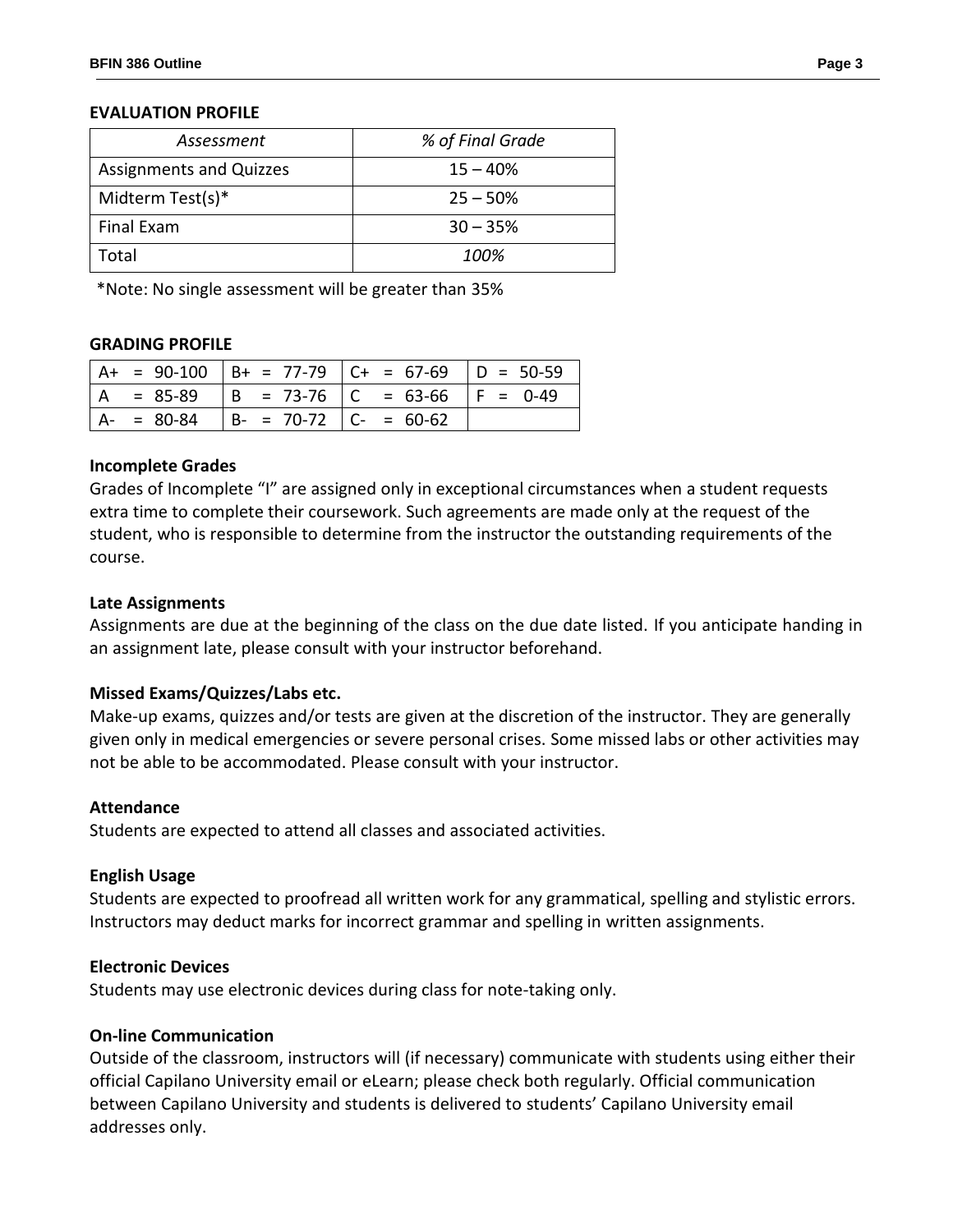# **UNIVERSITY OPERATIONAL DETAILS**

## **Tools for Success**

Many services are available to support student success for Capilano University students. A central navigation point for all services can be found at:<https://www.capilanou.ca/student-life/>

# **Capilano University Security: download the [CapU Mobile Safety App](https://www.capilanou.ca/student-life/support--wellness/safety--security/capu-safe-app/)**

# **Policy Statement (S2009-06)**

Capilano University has policies on Academic Appeals (including appeal of final grade), Student Conduct, Academic Integrity, Academic Probation and other educational issues. These and other policies are available on the University website.

### **Academic Integrity (S2017-05)**

Any instance of academic dishonesty or breach of the standards of academic integrity is serious and students will be held accountable for their actions, whether acting alone or in a group. See policy and procedures S2017-05 Academic Integrity for more information: [https://www.capilanou.ca/about](https://www.capilanou.ca/about-capu/governance/policies/)[capu/governance/policies/](https://www.capilanou.ca/about-capu/governance/policies/)

Violations of academic integrity, including dishonesty in assignments, examinations, or other academic performances, are prohibited and will be handled in accordance with the Student Academic Integrity Procedures.

**Academic dishonesty** is any act that breaches one or more of the principles of academic integrity. Acts of academic dishonesty may include but are not limited to the following types:

**Cheating**: Using or providing unauthorized aids, assistance or materials while preparing or completing assessments, or when completing practical work (in clinical, practicum, or lab settings), including but not limited to the following:

- Copying or attempting to copy the work of another during an assessment;
- Communicating work to another student during an examination;
- Using unauthorized aids, notes, or electronic devices or means during an examination;
- Unauthorized possession of an assessment or answer key; and/or,
- Submitting of a substantially similar assessment by two or more students, except in the case where such submission is specifically authorized by the instructor.

**Fraud**: Creation or use of falsified documents.

**Misuse or misrepresentation of sources**: Presenting source material in such a way as to distort its original purpose or implication(s); misattributing words, ideas, etc. to someone other than the original source; misrepresenting or manipulating research findings or data; and/or suppressing aspects of findings or data in order to present conclusions in a light other than the research, taken as a whole, would support.